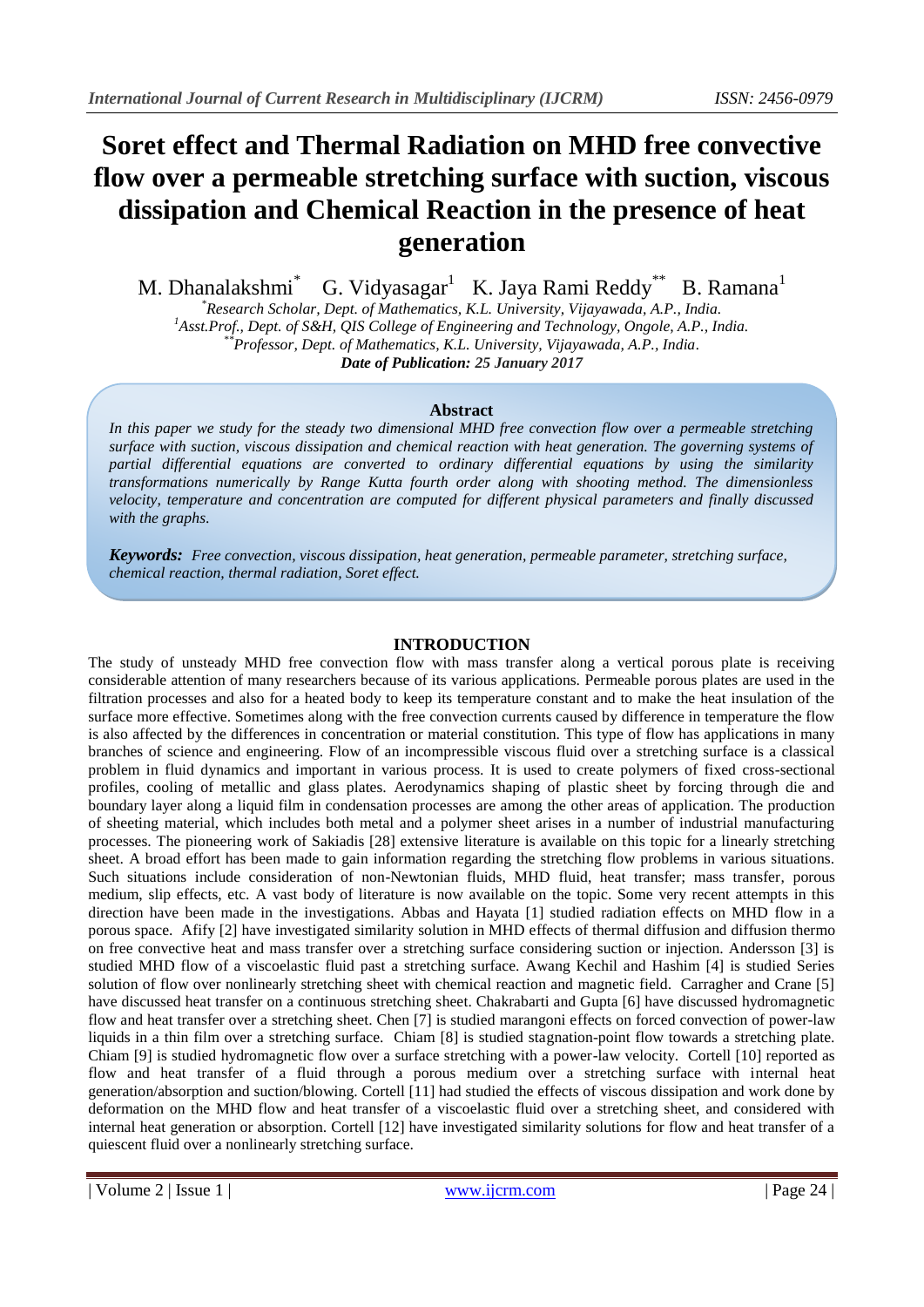Cortell [13] is studied viscous flow and heat transfer over a nonlinearly stretching sheet. Cortell [14] has studied the effects of viscous dissipation and radiation on the thermal boundary layer over a nonlinearly stretching sheet. Crane [15] had studied flow past a stretching plate. . Dutta *et al.* [16] have discussed temperature field in flow over a stretching sheet with uniform heat flux. El-Aziz [17] is studied thermal-diffusion and diffusion-thermo effects on combined heat and mass transfer by hydromagnetic three-dimensional free convection over a permeable stretching surface with radiation. Khaled and Vafai [18] is studied the role of porous media in modeling flow and heat transfer in biological tissues. Liao [19] investigation on the proposed homotopy analysis techniques for nonlinear problems and its application. Liao [20] had studied unsteady boundary-layer flows caused by an impulsively stretching plate. Nazar *et al.* [21] had studied stagnation point flow of a micropolar fluid towards a stretching sheet. Puvi Arasu *et al.* [22] have discussed lie group analysis for thermal diffusion and diffusion-thermo effects on free convective flow over a porous stretching surface with variable stream conditions in the presence of thermophoresis particle deposition. Rajagopal *et al.* [23] studied flow of a viscoelastic fluid over a stretching sheet. Ray Mahapatra and Gupta [24] investigation heat transfer in stagnation-point flow towards a stretching sheet. Ray Mahapatra and Gupta [25] had studied stagnation-point flow of a viscoelastic fluid towards a stretching surface. Robert *et al.* [26] has discussed convective heat transfer in a conducting fluid over a permeable stretching surface with suction and internal heat generation/ absorption. Sadeghy *et al.* [27] studied realistic viscoelastic fluid models such as a Maxwell model should be invoked in the analysis. Indeed, this fluid model has recently been used to study the flow of viscoelastic fluids. Sakiadis [28] is studied boundary layer behavior on continuous solid surfaces. Vajravelu [29] studied viscous flow over a nonlinearly stretching sheet. Xu [30] had studied an explicit analytic solution for convective heat transfer in an electrically conducting fluid at a stretching surface with uniform free stream.Vidyasagar *et.al.* (31) studied MHD Convective heat and mass transfer flow over a permeable stretching surface with suction and internal heat generation/absorption. Srinivasa Rao.G *et. al.* (32) investigated Soret and Dufour effects on MHD Boundary layer flow over a Moving Vertical porous plate with suction. Sattar *et.al.* (33) studied Similar Solutions of an MHD Free Convection and Mass Transfer Flow with Viscous Dissipation.

In the present investigation a study of MHD free convective heat and mass transfer in a conducting fluid over a permeable stretching surface with suction, viscous dissipation and heat generation/absorption in the presence of chemical reaction. The basic equations governing the flow are in the form of partial differential equations and have been reduced to a set of non-linear ordinary differential equations by applying suitable similarity transformations. The equations governing the flow are solved numerically by Runge Kutta fourth order along with shooting technique. The expressions for velocity, temperature and concentration are obtained graphically. The effects of Grashof number (Gr), modified Grashof number (Gc), Suction parameter (S), Porosity parameter (K), heat generation\ absorption parameter (B), Prandtl number (Pr), Stretching parameter (C), Schmidt number (Sc), Radiation Parameter (Ra), Echet number (Ec), Soret effect (Sr) and Chemical reaction (Ch) are studied graphically.

#### **Nomenclature:**

| u,v<br>T                    | Velocity components along the x and y axes<br>Fluid temperature inside the boundary layer |
|-----------------------------|-------------------------------------------------------------------------------------------|
| $T_{\infty}$                | Ambient temperature for away from the plate                                               |
| $T_{\scriptscriptstyle{w}}$ | Uniform constant temperature at the wall                                                  |
| C                           | Species concentration inside the boundary layer                                           |
| $C_{\infty}$                | Species concentration of the ambient fluid                                                |
|                             | Specific heat at constant pressure                                                        |
| g                           | Acceleration due to gravity                                                               |
| $\boldsymbol{k}$            | Permeability of the porous medium                                                         |
| $B_0$                       | Uniform magnetic field                                                                    |
| $\mu$                       | Viscosity of fluid                                                                        |
| Pr                          | Prandtl number                                                                            |
| M                           | Magnetic parameter                                                                        |
| Gr                          | Grashof number                                                                            |
| Gc                          | Modified Grashof number                                                                   |
| Sc                          | Schmidt number                                                                            |
| K                           | Darcy permeability                                                                        |
| D                           | Molecular diffusivity of the species concentration                                        |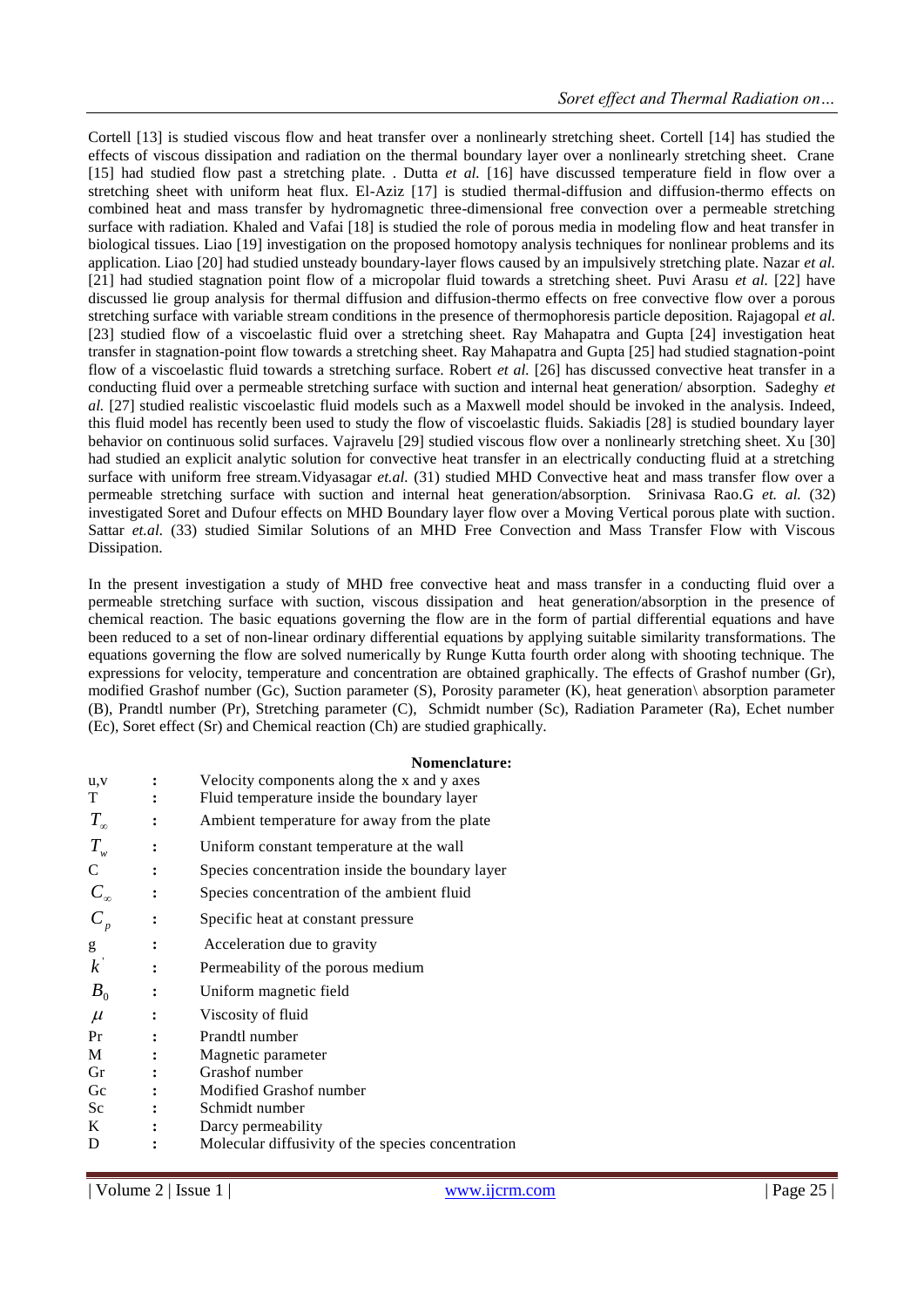| К            | $\ddot{\cdot}$                                          | Porosity parameter                                                                                                                                           |  |
|--------------|---------------------------------------------------------|--------------------------------------------------------------------------------------------------------------------------------------------------------------|--|
| C            | $\ddot{\cdot}$                                          | Stretching parameter                                                                                                                                         |  |
| k            | $\ddot{\cdot}$                                          | Thermal conductivity                                                                                                                                         |  |
| Q            | $\ddot{\cdot}$                                          | Heat generation or absorption                                                                                                                                |  |
| <sup>S</sup> |                                                         | Suction parameter                                                                                                                                            |  |
|              |                                                         | <b>Greek S</b>                                                                                                                                               |  |
| $\theta$     |                                                         | : Dimensionless temperature                                                                                                                                  |  |
| B            | : Dimensionless heat generation or absorption parameter |                                                                                                                                                              |  |
|              |                                                         | $\sim$ $\blacksquare$ $\blacksquare$ $\blacksquare$ $\blacksquare$ $\blacksquare$ $\blacksquare$ $\blacksquare$ $\blacksquare$ $\blacksquare$ $\blacksquare$ |  |

- $\rho$  : Fluid density
- **:** Kinematics viscosity

 $\sigma$  : Electrical conductivity

 $\beta$  ,  $\beta^*$ **:** Thermal and concentration expansion coefficient

 $\alpha$ **:** Thermal diffusivity

#### **INTRODUCTION**

**Greek Symbols:**

We consider the steady two dimensional stagnation point flow of a viscous incompressible electrically conducting fluid near a stagnation point at a surface coinciding with the plane  $y = 0$ , with the flow being restricted to  $y > 0$ . Two equal and opposing forces are applied along the x-axis so that the surface is stretched (while keeping the origin fixed). The potential flow that arrives from the y-axis (impinges on the flat wall at  $y = 0$ ), divides into two streams on the wall and leaves in both directions. The flow is through a porous medium where the Darcy model is assumed. The viscous flow must adhere to the wall, whereas the potential flow slides along it. We denote the components of the fluid velocity by (u, v) at any point (x, y) for the viscous flow, while (U, V) denote the velocity components for the potential flow. We consider the case in which there may be a suction velocity (-W) on the stretching surface. Also, we denote the fluid temperature by T. The velocity distribution of the frictionless flow in the neighborhood of the stagnation point is becomes

$$
U(x) = ax, \quad V(x) = -ay \tag{5.1}
$$

where the parameter  $a > 0$  is proportional to the free stream velocity. The continuity and momentum equations for the two dimensional steady flow, using the usual boundary layer approximations reduces to **Continuity equation**

$$
\frac{\partial u}{\partial x} + \frac{\partial v}{\partial y} = 0
$$

#### **Momentum equation**

$$
\frac{\partial u}{\partial x} + \frac{\partial v}{\partial y} = 0
$$
\n
$$
\text{Momentum equation}
$$
\n
$$
\rho \left( u \frac{\partial u}{\partial x} + v \frac{\partial u}{\partial y} \right) = -\frac{\partial p}{\partial x} + \mu \frac{\partial^2 u}{\partial y^2} + g \beta \rho (T - T_{\infty}) + g \beta^* \rho (C - C_{\infty}) - \sigma B_o^2 u - \frac{\mu}{K} u
$$
\n5.3

where 
$$
-\frac{\partial p}{\partial x} = U \frac{dU}{dx} + \frac{\sigma B_o^2}{\rho} U + \frac{U}{K} U
$$
 5.4

**Energy equation**

Energy equation  
\n
$$
\rho c_p \left( u \frac{\partial T}{\partial x} + v \frac{\partial T}{\partial y} \right) = k \frac{\partial^2 T}{\partial y^2} + Q(T - T_\infty) - \frac{\partial q_r}{\partial y} + \mu \left( \frac{\partial u}{\partial y} \right)^2
$$
\n
$$
\text{where } \frac{\partial q_r}{\partial y} = 4\alpha^2 (T - T_\infty)
$$
\n5.5

**Concentration equation**  
\n
$$
u \frac{\partial C}{\partial x} + v \frac{\partial C}{\partial y} = D_M \frac{\partial^2 C}{\partial y^2} + D_T \frac{\partial^2 T}{\partial y^2} + K_1 (C - C_\infty)
$$
\n5.6

Substitute the equation (5.4) in equation (5.3) then the equation (5.3) reduces to

$$
u \frac{\partial C}{\partial x} + v \frac{\partial C}{\partial y} = D_M \frac{\partial^2 C}{\partial y^2} + D_T \frac{\partial^2 T}{\partial y^2} + K_1(C - C_\infty)
$$
  
\nSubstitute the equation (5.4) in equation (5.3) then the equation (5.3) reduces to  
\n
$$
\rho \left( u \frac{\partial u}{\partial x} + v \frac{\partial u}{\partial y} \right) = U \frac{dU}{dx} + \mu \frac{\partial^2 u}{\partial y^2} + g \beta \rho (T - T_\infty) + g \beta^* \rho (C - C_\infty) + \sigma B_o^2 (U - u) + \frac{\mu}{K} (U - u)
$$
  
\n5.7

| Volume 2 | Issue 1 | www.ijcrm.com | Page 26 |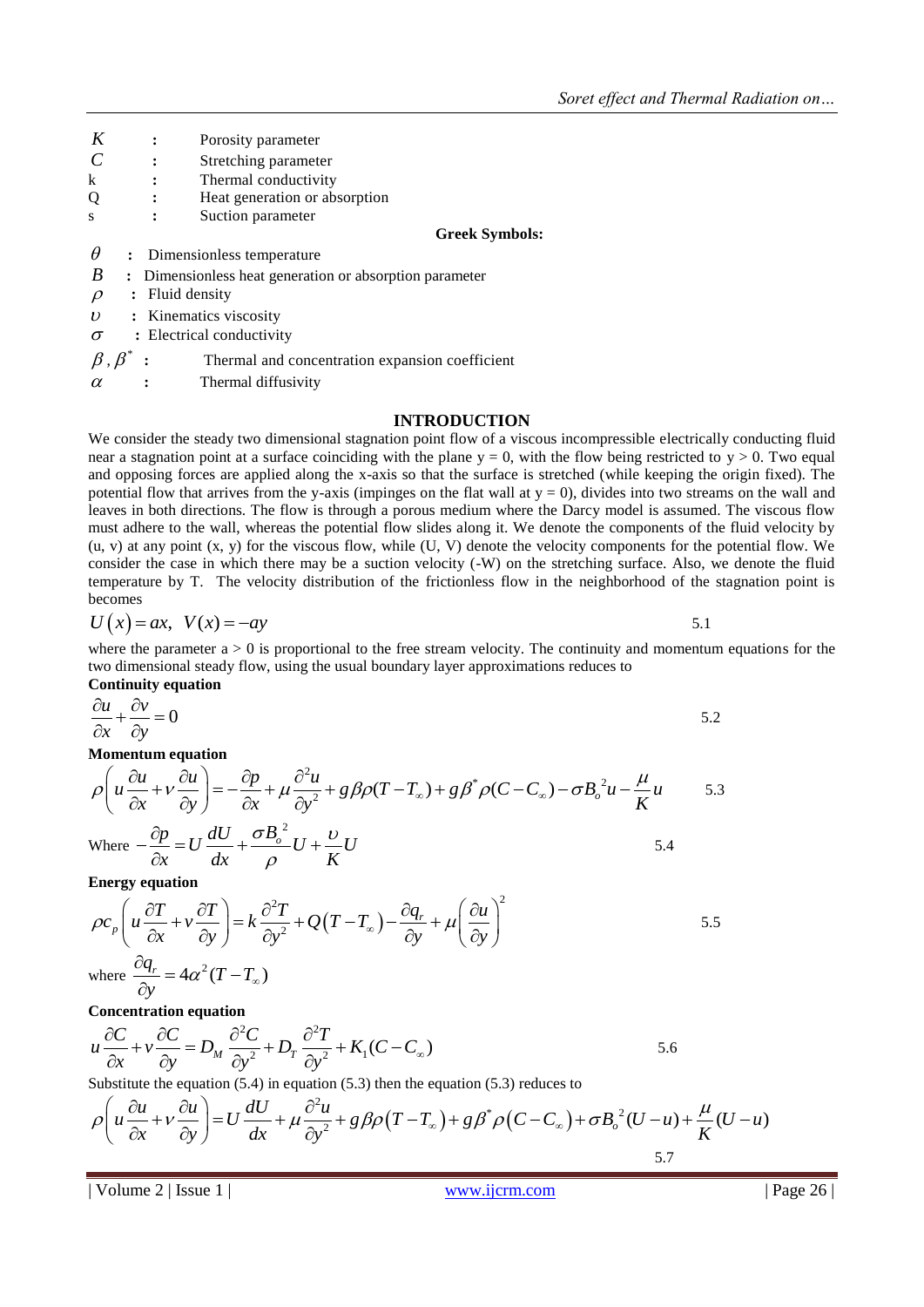The corresponding boundary conditions are

the corresponding boundary conditions are<br>  $u = cx$ ,  $v = 0$ ,  $T = T_w$ ,  $C = C_w$  at  $y = 0$  $u = cx, v = 0, T = T_w, C = C_w$  at  $y = 0$ <br>  $u = ax, T \rightarrow T_{\infty}, C \rightarrow C_{\infty}$  as  $y \rightarrow \infty$  5.8  $ax, T \rightarrow T_{\infty}, C \rightarrow C_{\infty}$  as  $y \rightarrow \infty$ <br>
c > 0.<br>
roduce the following non-dimensional variables:<br>  $\frac{\sigma B_0^2}{2}$ ,  $B = \frac{Q}{2\sigma G}$ ,  $\Pr = \frac{\rho v C_p}{k}$ ,  $K = \frac{v}{\sigma k}$ ,  $Sc = \frac{v}{D}$ ,  $s = \frac{W}{\sqrt{dv}}$ ,  $Gr = \frac{g\beta}{2}$ 

where  $c > 0$ .

We introduce the following non-dimensional variables:

$$
u = ax, T \rightarrow T_{\infty}, C \rightarrow C_{\infty} \text{ as } y \rightarrow \infty
$$
  
\nwhere  $c > 0$ .  
\nWe introduce the following non-dimensional variables:  
\n
$$
M = \frac{\sigma B_0^2}{\rho}, B = \frac{Q}{c\rho C_p}, \Pr = \frac{\rho v C_p}{k}, K = \frac{v}{ck}, Sc = \frac{v}{D_M}, s = \frac{W}{\sqrt{cv}}, Gr = \frac{g\beta(T - T_{\infty})}{xc^2}
$$
  
\n
$$
Gc = \frac{g\beta^*(C - C_{\infty})}{xc^2}, \theta = \frac{T - T_w}{T_w - T_{\infty}}, \theta = \frac{C - C_w}{C_w - C_{\infty}}, Ra = \frac{4\alpha^2}{c\rho C_p}, B = \frac{Q}{c\rho C_p}, Ec = \frac{c^2x^2}{C_p(T - T_{\infty})}
$$
  
\n
$$
Sr = \frac{D_T(T_w - T_{\infty})}{(C_w - C_{\infty})}, Ch = \frac{K_1}{c}
$$

$$
\eta = \sqrt{\frac{c}{v}} y, \ \psi = \sqrt{cv} x f(\eta) \tag{5.10}
$$

where  $\psi$  is the stream function defined as

$$
u(x, y) = \frac{\partial \psi}{\partial y} = xcf'(\eta), \quad v(x, y) = -\frac{\partial \psi}{\partial x} = -\sqrt{c}vf(\eta)
$$

In view of  $(5.9)$ ,  $(5.10)$  and  $(5.11)$  the Equations  $(5.5)$  to  $(5.7)$  take the form

$$
f''' + ff'' - (f')^{2} + Gr\theta + Gc\phi + (M + K)(C - f') + C^{2} = 0
$$
  
\n
$$
\theta^{11} + \Pr f \theta^{1} - \Pr(Ra - B)\theta + \Pr Ec(f')^{2} = 0
$$
  
\n5.13

$$
\theta^{11} + \Pr f \theta^1 - \Pr (Ra - B)\theta + \Pr Ec(f')^2 = 0
$$

$$
\phi'' + Sc f \phi' + SrSc\theta' + ScCh\phi = 0
$$
  
5.14

where the primes denote the differentiation with respect to  $\eta$ , K is the porosity parameter, M is the magnetic parameter,  $C = a/c > 0$  is the stretching parameter, B is the dimensionless heat generation or absorption parameter, Pr is the Prandtl number, Sc is the Schmidt number, Sr is the Soret effect, Ecet number Ec, Radiation Parameter Ra and Chemical Reaction Ch.

The corresponding boundary conditions are  
\n
$$
f' = 1, f = s, \theta = 1, \phi = 1
$$
 at  $\eta = 0$   
\n $f' = C, \theta = 0, \phi = 0$  as  $\eta \to \infty$ 

5.15

#### **SOLUTION OF THE PROBLEM**

The governing boundary layer equations (5.12) to (5.14) subject to boundary conditions (5.15) are solved numerically by using shooting method. First of all higher order non-linear differential equations (5.12) to (5.14) are converted into simultaneous linear differential equations of first order and they are further transformed into initial value problem by applying Runge Kutta fourth order along with shooting technique.

#### **RESULTS AND DISCUSSION**

The problem under consideration has been solved numerically and the behavious of velocity, temperature and concentration have been computed for various in the governing parameters Grashof number(free convection parameter) Gr, modified Grashof number Gc, suction parameter *S*, porosity parameter K, magnetic parameter M, heat generation/absorption parameter *B,* Prandtl number Pr , stretching parameter *C,* Schmidt number Sc, Chemical Reaction Ch, Soret effect Sr, Radiation parameter Ra and Echet number Ec are depicted in Figs.1-30, on the velocity  $f'(\eta)$ , temperature  $\theta(\eta)$  and concentration  $\phi(\eta)$ . The effects of the grashof number (free convection parameter) *Gr* on the velocity, temperature and concentration are shown in Figs. 1-3. The velocity in the y direction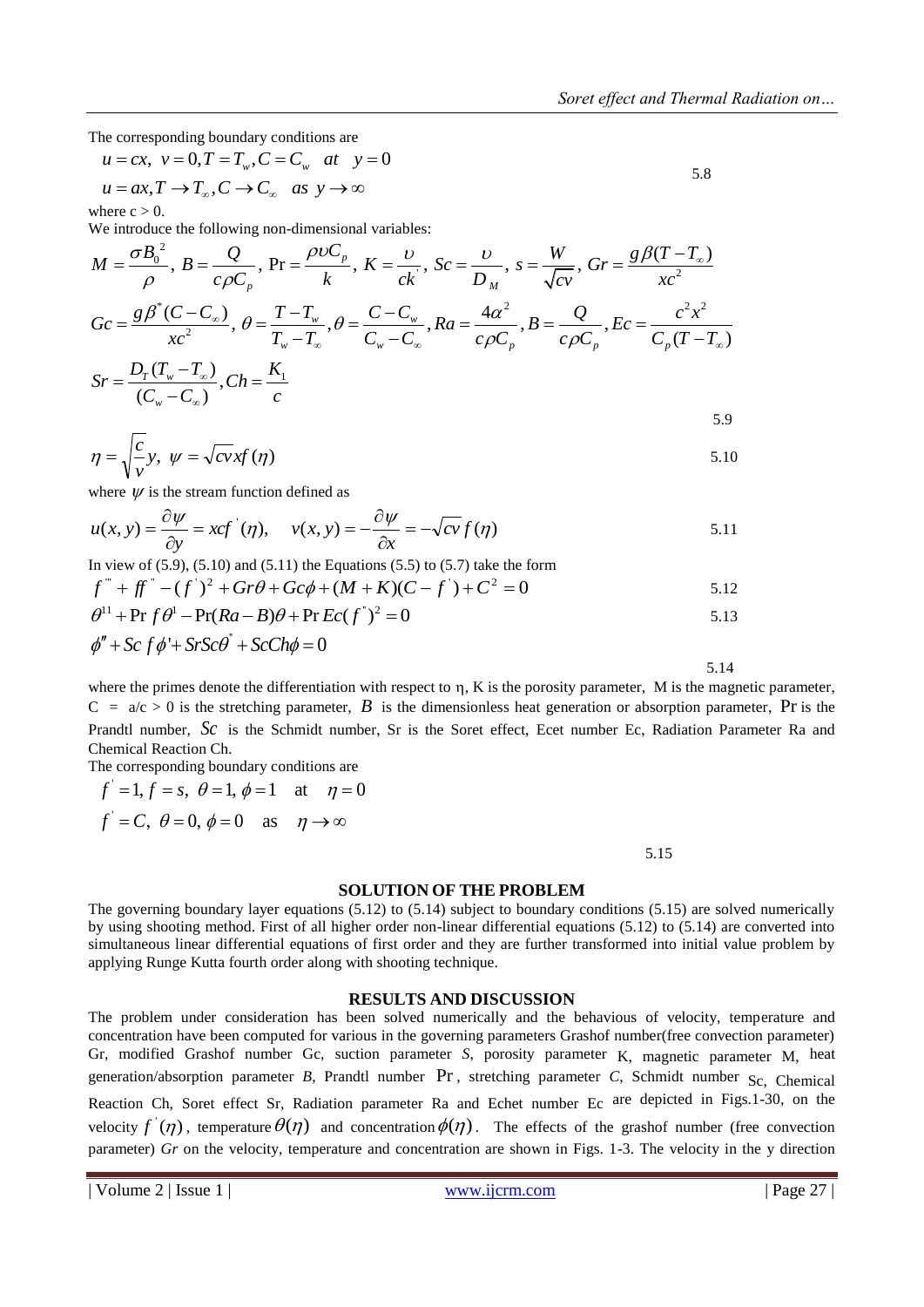decreases in magnitude with an increase in the free convection parameter *Gr* for air and an increase in *Gr* yields a uniform increases in temperature and concentration. Figs. 4-6 shows the dimensionless velocity, temperature and concentration for different values of modified grashof number *Gc*. It can be seen that the velocity decreases with the increase of modified grashof number *Gc*. It is noticed that the temperature and concentration increases with the increase of modified grashof number *Gc*. The various values of the suction/injection parameter S profiles for velocity, temperature and concentration are shown in Figs. 7-9. We find that the velocity increases with the increase of suction parameters. We notice that increases in S results in a uniform increase in the temperature and concentration. The effects of the porosity parameter  $K$  on velocity is shown in Fig. 10. It is observed that an increases in the permeability parameter *K* results in a decrease in the velocity. From fig. 11-13 we observed that the dimensionless Velocity, temperature and Concentration for different values of *B*. we observe that the velocity decreases with the increase of B. It is noticed that the temperature and Concentration increases with the increase of *B*. The influence of the Prandtl number *Pr* the temperature is shown in Fig. 14. It is noticed the temperature decreases with the increase of Prandtl number *Pr*. We plot the change in the velocity, temperature and concentration on the stretching parameter C is shown in Figs. 15-17. An increase in the stretching parameter results in an increases in the velocity. Meanwhile, an increase in the stretching parameter results in a decreases in the temperature or concentration. Figs. 18-20 shows the dimensionless velocity, temperature and concentration for different values of magnetic parameter M. It can be seen that the velocity decreases with the increase of magnetic parameter M. It is noticed that the temperature and concentration increases with the increase of magnetic parameter M. Figs. 21-22 shown that the velocity and concentration for different values of chemical reaction Ch. It can be seen that the velocity decreases with the increase of Ch it can be take the reverse action. We observe that the concentration increases with the increase of Ch. Figs. 23 shown that the temperature for different values of Echet number Ec. It is observed that the temperature increases with the increase of Ec. The effect of the radiation parameter on Tempareture is shown in fig. 24. It can be seen that the radiation parameter decreases with the increase of Ra. Figs. 25-26 shows that the velocity and concentration for different values of Soret number Sr. We seen that the velocity increases with the increase of Sr. It can be seen that the concentration decreases with the increase of Sr. The effects of the Schmidt number Sc on Velocity and concentration is shown in Fig. 27-28. We observed that the velocity increases with the increase of Sc. It is noticed that the concentration decreases with the increase of Schmidt number Sc.





Fig (1) : The velocity profile for différent values of Gr



Fig (3): The Concentration profile for different values of Gr



Fig (2) : The Température profile for différent values of Gr.





| Volume 2 | Issue 1 | www.ijcrm.com | Page 28 |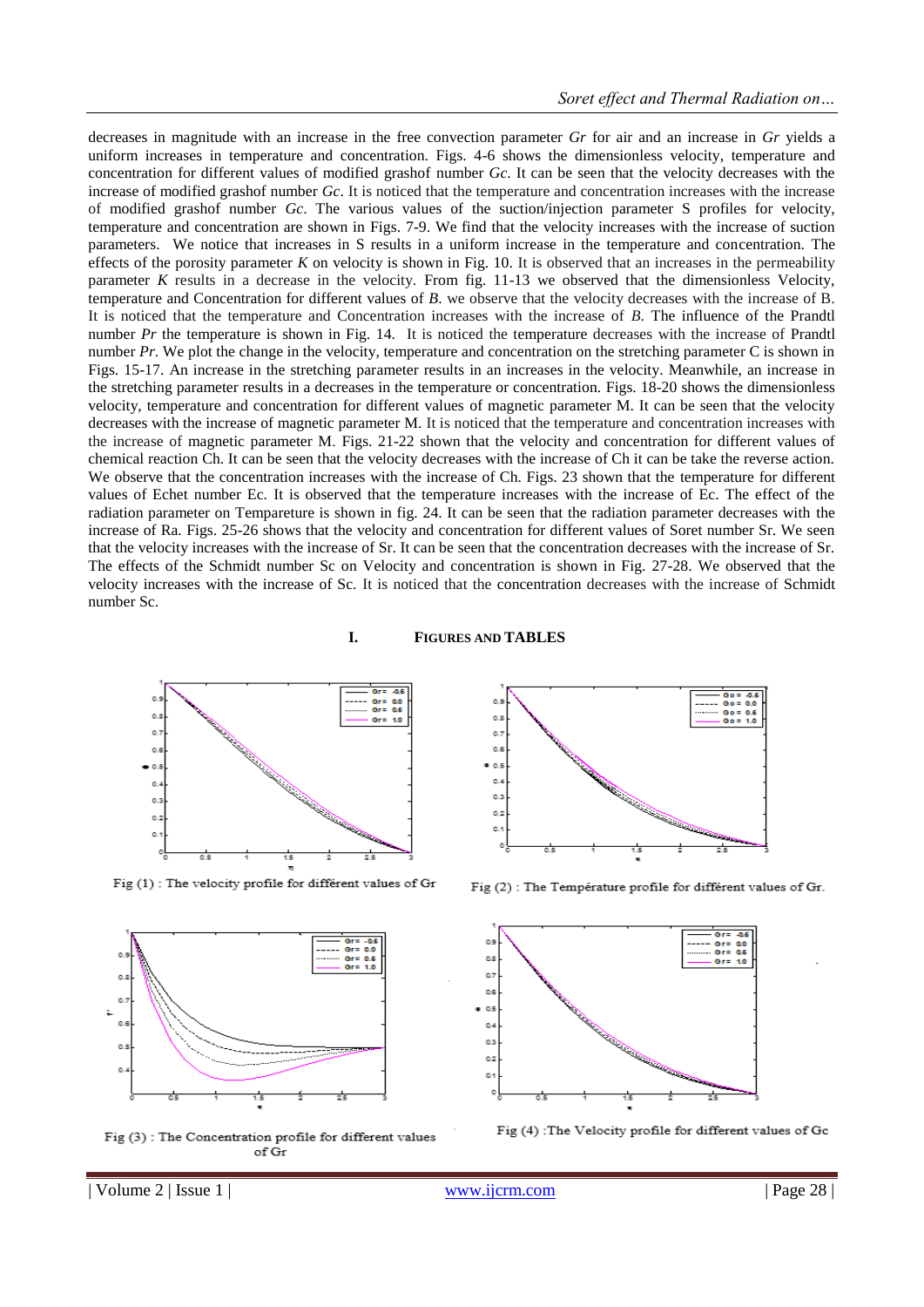

 $\ensuremath{\mathsf{Fig}}\xspace\left(5\right)$  : The Temprature profile for different values of  $Gc$ 



 $Fig(7)$ : The Velocity profile for different values of  $s$ 



 $\operatorname{Fig(9)}$  : The concentration profile for different values of  ${\rm s}$ 



 $Eig(11)$ : The Velocity profile for different values of B



 $\operatorname{Fig}(6)$  : The Concentration profile for different values of Gc



 $\operatorname{Fig(8)}$  : The Temprature profile for different values of  $% \mathcal{M}$  s



 ${\rm Fig(10)}$  : The Velocity profile for different values of  $\,\rm K$ 



 $\operatorname{Fig(12)}$  : The Temprature profile for different values of B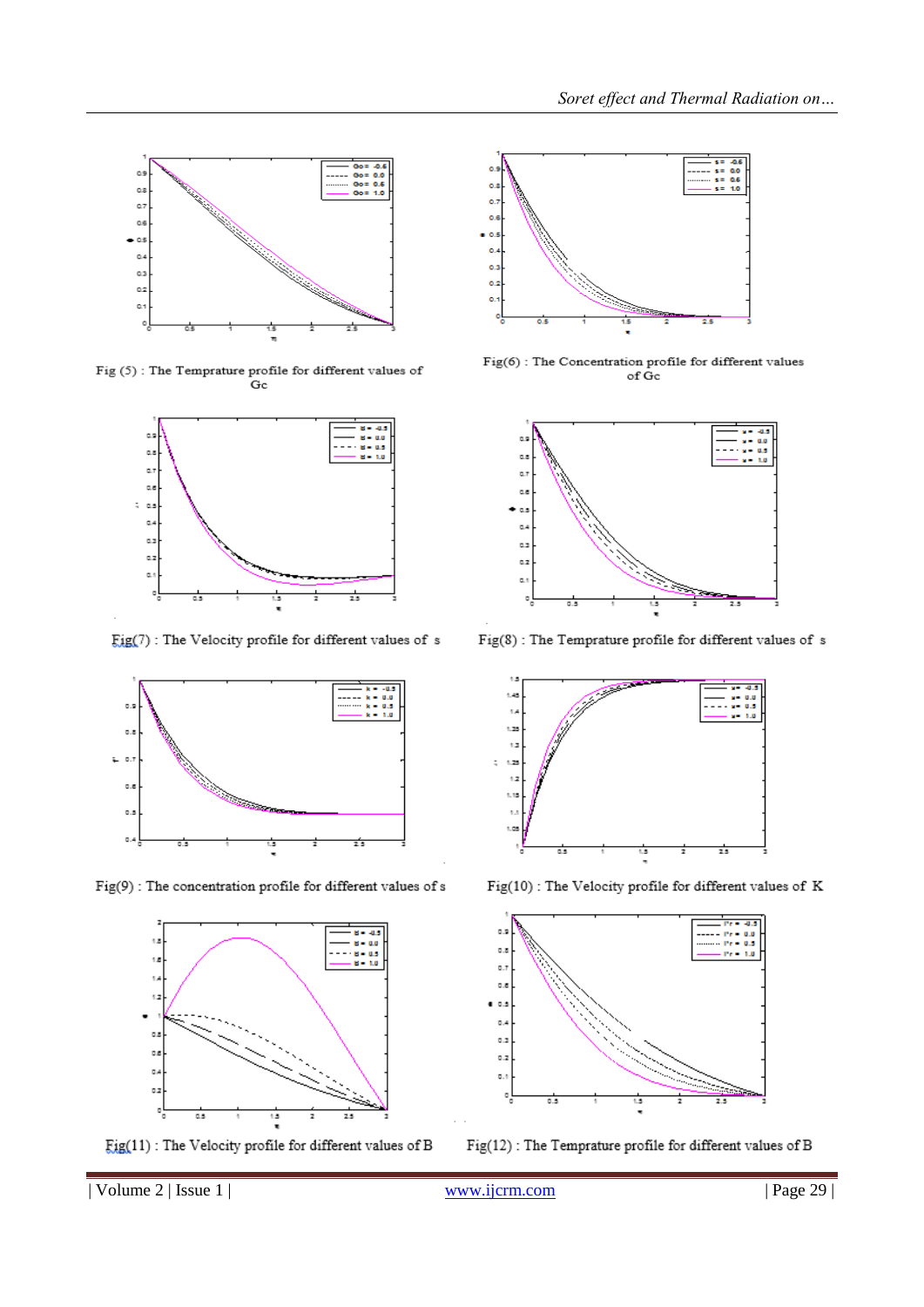

Fig(14) : The Temprature profile for different values of Pr Fig(15) : The Velocity profile for different values of C



Fig(16) : The Temprature profile for different values of C Fig(17) : The Concentration profile for different values of C











Fig(18) : The Velocity profile for different values of M Fig(19) : The Temprature profile for different values of Ec



Fig(20) : The Velocity profile for different values of Ch Fig(21) : The Concentration profile for different values of Ch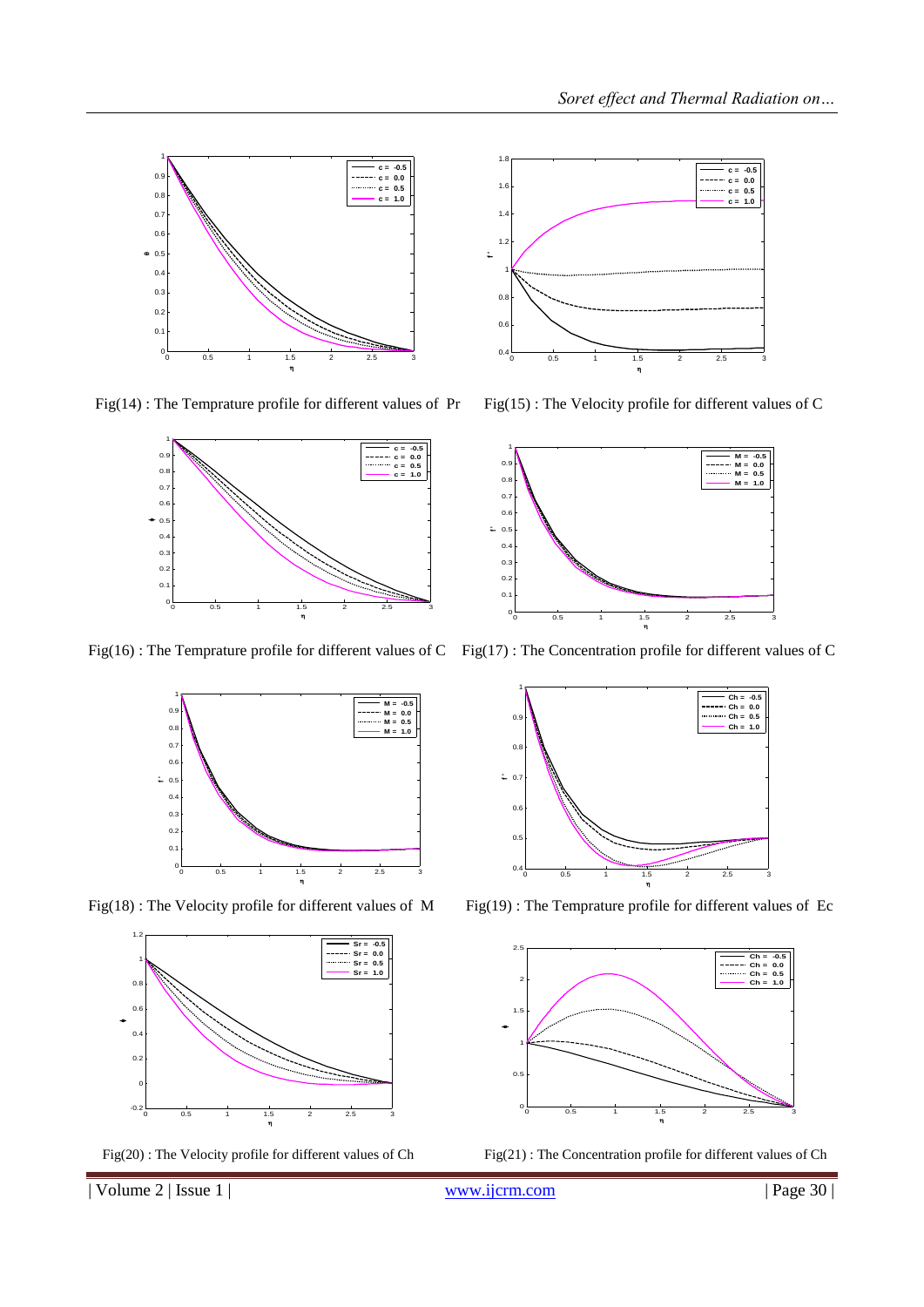



Fig(22) : The Temprature profile for different values of Ec Fig(23) : The Concentration profile for different values of Sc



Fig. (25) : The Concentration profile for diffèrent values of Sr Fig. (25) : The Temperature profile for different values of Ra

## **CONCLUSION**

In this chapter we study of MHD free convective heat and mass transfer in a conducting fluid over a permeable stretching surface with suction, viscous dissipation and heat generation/absorption in the presence of chemical reaction. The expressions for the velocity, temperature and concentration distributions are the equations governing the flow are numerically solved by Runge Kutta fourth order along with shooting technique.

- $\triangleright$  It can be seen that the velocity decreases with the increase of magnetic parameter M. It is noticed that the temperature and concentration increases with the increase of magnetic parameter M.
- $\triangleright$  An increase in the stretching parameter results in an increases in the velocity. Meanwhile, an increase in the stretching parameter results in a decreases in the temperature or concentration.
- $\triangleright$  It can be seen that the velocity decreases with the increase of magnetic parameter M. It is noticed that the temperature and concentration increases with the increase of magnetic parameter M.
- It is observed that an increases in the permeability parameter *K* results in a decrease in the velocity.
- It is noticed that the concentration decreases with the increase of Schmidt number Sc.
- $\triangleright$  It can be seen that the velocity decreases with the increase of Ch it can be take the reverse action. We observe that the concentration increases with the increase of Ch.
- $\triangleright$  It can be seen that the radiation parameter decreases with the increase of Ra.
- $\triangleright$  It is observed that the temperature increases with the increase of Ec.
- $\triangleright$  We seen that the velocity increases with the increase of Sr. It can be seen that the concentration decreases with the increase of Sr.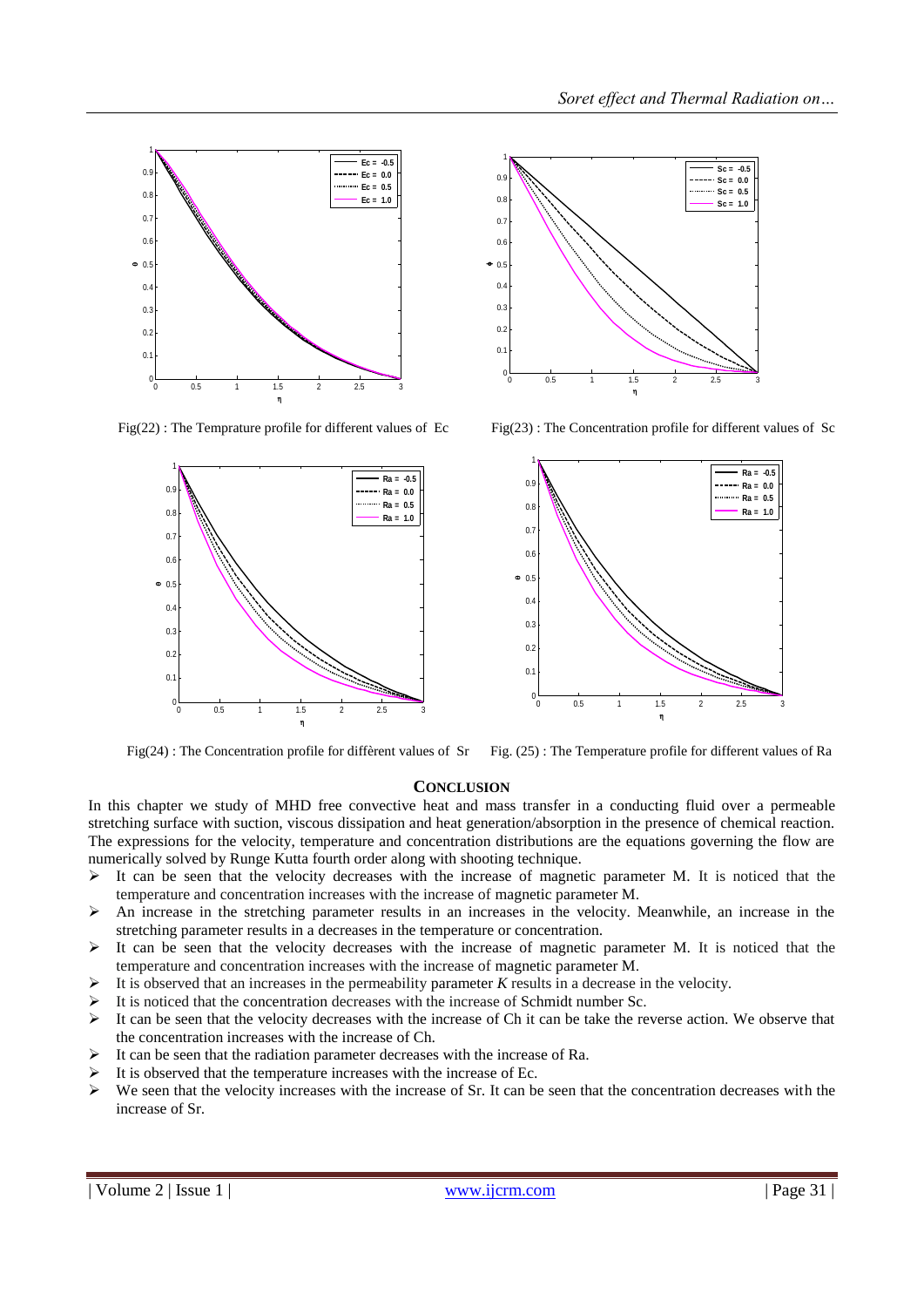#### **REFERENCES**

- [1] Abbas Z and Hayata T (2008). Radiation effects on MHD flow in a porous space, *Int. J. of Heat and Mass Transfer*, Volume 51, Issues 5-6, March, Pages 1024-1033.
- [2] Afify A. A. (2009). Similarity solution in MHD: effects of thermal diffusion and diffusion thermo on free convective heat and mass transfer over a stretching surface considering suction or injection, *Communications in Nonlinear Science and Numerical Simulation*, vol. 14, no. 5, pp. 2202–2214,.
- [3] Andersson H.I. (1992). MHD flow of a viscoelastic fluid past a stretching surface. *Acta Mechanica,* vol.95, pp. 227-230.
- [4] Awang Kechil R and Hashim I (2007). Series solution of flow over nonlinearly stretching sheet with chemical reaction and magnetic field, *Physics Letters a*, In Press,.
- [5] Carragher P and Crane L J. (1982). Heat transfer on a continuous stretching sheet, *ZAMM,* vol. 62, pp. 564 565.
- [6] Chakrabarti A. and Gupta A. S. (1979). Hydromagnetic flow and heat transfer over a stretching sheet, *Q. Appl. Math*, vol. 37, pp. 73-78.
- [7] Chen C. H. (2007). Marangoni effects on forced convection of power-law liquids in a thin film over a stretching surface, *Physics Letters A*, vol. 370 (1), pp. 51–57.
- [8] Chiam T.C. (1994). Stagnation-point flow towards a stretching plate, *J. Phys. Soc. Jpn*. Vol. 63 2443–2444
- [9] Chiam, T. C (1995). Hydromagnetic flow over a surface stretching with a power-law velocity, *Int. J. Engg. Sci*. vol. 33, pp. 429-435.
- [10] Cortell R (2005). Flow and heat transfer of a fluid through a porous medium over a stretching surface with internal heat generation/absorption and suction/blowing, *Fluid Dyn. Res.* Vol. 37, pp. 231–245.
- [11] Cortell R (2006). Effects of viscous dissipation and work done by deformation on the MHD flow and heat transfer of a viscoelastic fluid over a stretching sheet, *Phys. Lett. A,* vol. 357, pp. 298–305.
- [12] Cortell Bataller R (2007). Similarity solutions for flow and heat transfer of a quiescent fluid over a nonlinearly stretching surface, *Journal of Materials Processing Technology*, In Press.
- [13] Cortell R (2007). Viscous flow and heat transfer over a nonlinearly stretching sheet, *Applied Mathematics and Computation*, Volume 184, Issue 2, pp. 864-873.
- [14] Cortell R (2008). Effects of viscous dissipation and radiation on the thermal boundary layer over a nonlinearly stretching sheet, *Physics Letters A*, Vol 372, (5), pp. 631-636.
- [15] Crane L J (1970). Flow past a stretching plate, *ZAMP,* vol. 21, pp. 645–647.
- [16] Dutta B.K, Roy P and Gupta A S (1985). Temperature field in flow over a stretching sheet with uniform heat flux, *Int. Commun. Heat and Mass Transfer.* Vol. 12, pp 89– 94.
- [17] . El-Aziz M. A. (2008). Thermal-diffusion and diffusion-thermo effects on combined heat and mass transfer by hydromagnetic three-dimensional free convection over a permeable stretching surface with radiation, *Physics Letters a*, vol. 372, (3), pp. 263–272.
- [18] Khaled A.R.A and Vafai K (2003). The role of porous media in modeling flow and heat transfer in biological tissues, *Int. J. Heat Mass Transf*. vol. 46, pp. 4989–5003.
- [19] Liao S.J. (1992). On the proposed homotopy analysis techniques for nonlinear problems and its application, Shanghai Jiao Tong University.
- [20] Liao S J (2006). An analytic solution of unsteady boundary-layer flows caused by an impulsively stretching plate, Commun. *Non-linear Sci. Numer. Simul*. Vol. 11, pp. 326–339.
- [21] Nazar R, Amin N and Filip D. I. Pop (2004). Stagnation point flow of a micropolar fluid towards a stretching sheet, *Int. J. Nonlinear Mech*. Vol. 39, pp. 1227–1235.
- [22] Puvi Arasu P., Loganathan P., Kandasamy R., and Muhaimin I. (2011). Lie group analysis for thermal diffusion and diffusion-thermo effects on free convective flow over a porous stretching surface with variable stream conditions in the presence of thermophoresis particle deposition, *Nonlinear Analysis: Hybrid Systems*, vol. 5 (1), pp. 20–31.
- [23] Rajagopal K.R., Na T.Y and Gupta A.S. (1984). Flow of a viscoelastic fluid over a stretching sheet, Rheol. *Acta.* Vol. 23, pp. 213–215.
- [24] Ray Mahapatra. T and Gupta A.S. (2002). Heat transfer in stagnation-point flow towards a stretching sheet, *Heat Mass Transfer*. vol. 38, pp. 517–521.
- [25] Ray Mahapatra T and Gupta A.S. (2004). Stagnation-point flow of a viscoelastic fluid towards a stretching surface*, Int. J. Nonlinear Mech*. Vol. 39, pp. 811–820.
- [26] Robert .A, Van Gorder and Vajravelu K. (2011). Convective heat transfer in a conducting fluid over a permeable stretching surface with suction and internal heat generation/ absorption. *J. of Appl. Math. and Comp. (Elsevier)*, vol. 217, pp 5810 - 5821.
- [27] Sadeghy K, Najafi A N and Saffaripour M (2005). Sakiadis flow of an upper-convected Maxwell fluid, *Int. J. Non-Linear Mech*. Vol. 40, pp. 1220 – 1228.
- [28] Sakiadis B.C. (1966). Boundary layer behavior on continuous solid surfaces, *AICHE J.* vol. 7, pp 26 28.
- [29] Sattar, M.A., Rahman M.M. and Samad M.A. (2001). Similar Solutions of an MHD Free Convection and Mass Transfer Flow with Viscous Dissipation, *Dhaka Univ. J. Sci.* 49, 67-78.
- [30] Srinivasa Rao.G, Ramana B, Rami Reddy B and Vidyasagar G *(*2014). Soret and Dufour effects on MHD Boundary layer flow over a Moving Vertical porous plate with suction, International Journal of Emerging Trends in Engineering and Development, Vol.2, Issue 4, pp. 215-226.